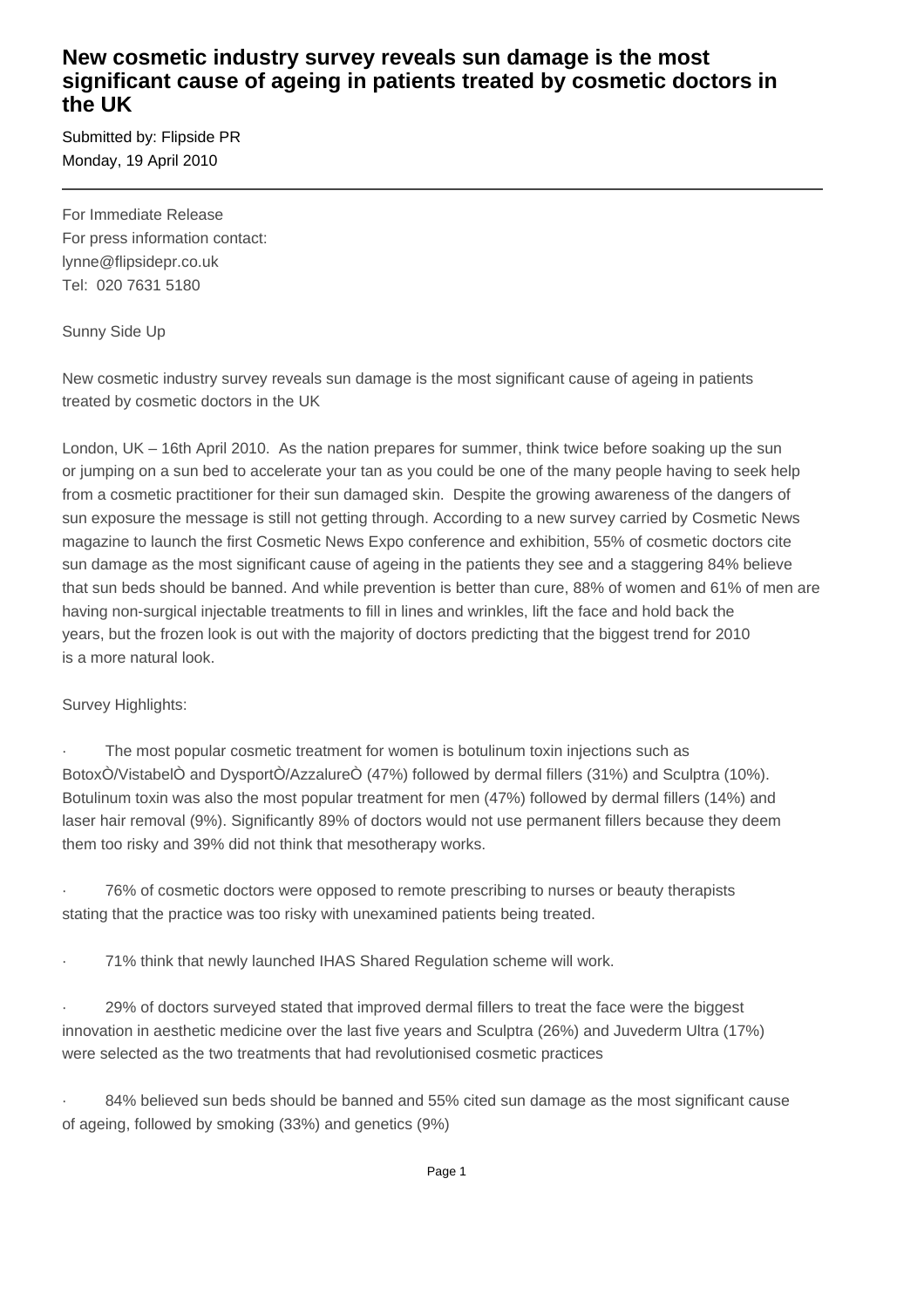The biggest trend in aesthetics for 2010 was predicted to be the natural look with treatments that stimulate natural collagen production.

The age group having the most non-surgical cosmetic treatments was 40-50 years olds with botulinum toxin injections being the most popular procedure for mum's post pregnancy followed by weight reducing treatments such as radio frequency and VASER Lipo (15%)

· 50% of doctors currently use non-surgical radio-frequency treatments for body contouring with 7% using VASER Lipo. 29% believed that VASER was the biggest innovation in medical aesthetics in the last five years.

Laser hair removal was the most popular laser treatment for patients (50%)

86% of cosmetic doctors have their own private clinics but 59% are still working within the NHS.

According to Vicky Eldridge, editor of Cosmetic News, "While trends in cosmetic surgery are well documented, this is the first time that the non-surgical medical aesthetics industry has had its say. This is one of the fastest growing and most exciting industries in the UK and Cosmetic News is glad to be leading the way in supporting and promoting the industry.

"With so many doctors highlighting sun damage as the single biggest cause of skin ageing, the message to consumers is to make sure they are protecting their skin by wearing sun screens, not just in the summer months, but all year round."

Dr Patrick Bowler, Co Founder and Fellow of the British Association of Cosmetic Doctors says,

"Non surgical treatments are the most popular and fastest growing area in aesthetics. This survey shows no real surprises but it is pleasing to note the trend for natural looks rather than the overdone, overcooked appearances of the last decade. Subtle use of botulinum toxins and the latest fillers is the way forward. However I was rather disturbed that 24% of doctors thought it OK to remote prescribe to nurses and beauticians. There seem to be a significant number of doctors treading a dangerous path in the pursuit of commercialism."

The survey was carried out in association with the British Association of Cosmetic Doctors (BACD) and Cosmetic News readers.

- END –

About Cosmetic News Expo

Cosmetic News is the only free of charge aesthetic magazine designed to bring cutting edge news, product reviews and trends to the aesthetic practitioner. The Cosmetic News Expo, held at the Business Design Centre Islington on 16th & 17th April, is the first free of charge exhibition for the cosmetic industry